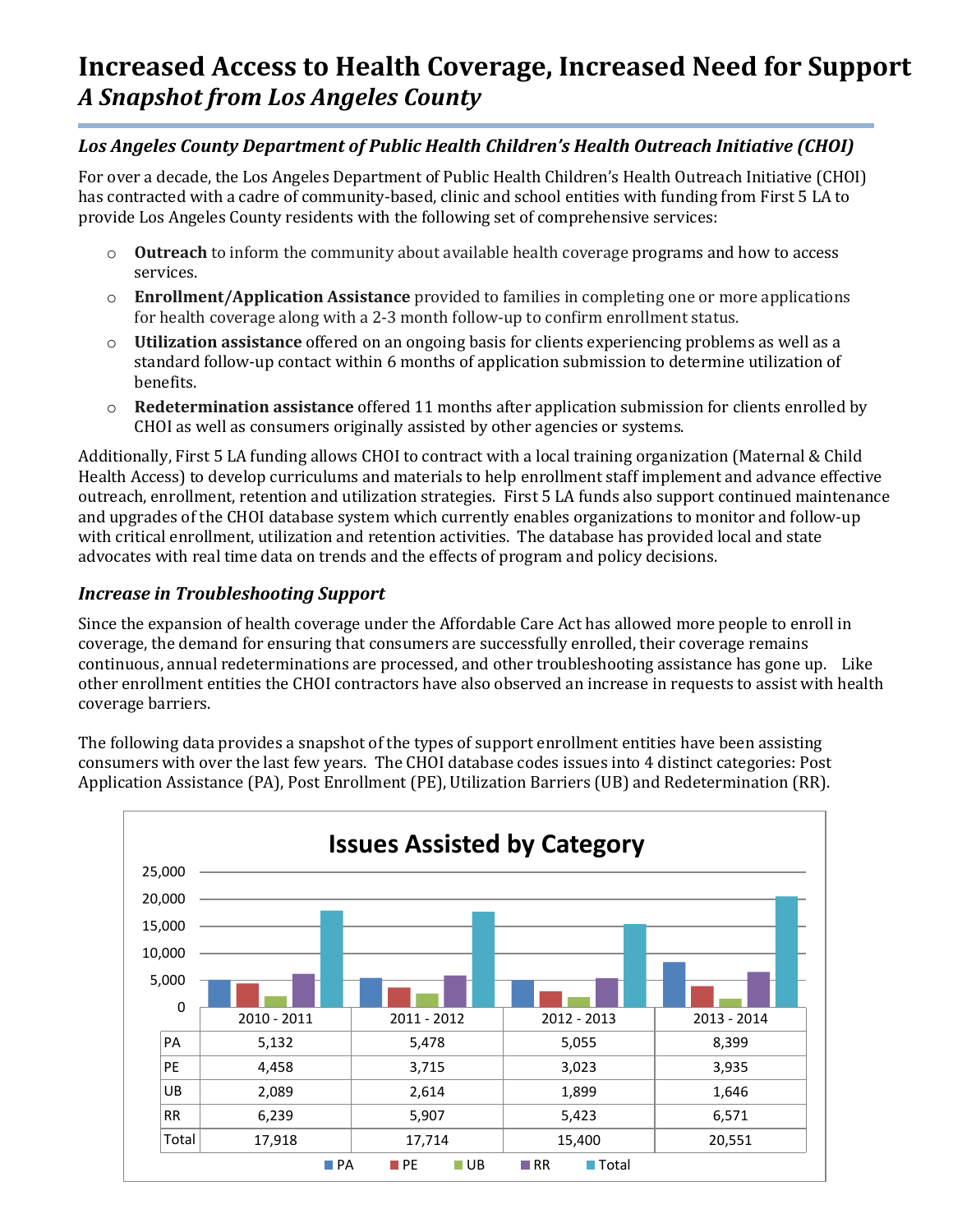As of March 10, 2015 the number of issues requiring contractor assistance in the 2014-2015 fiscal year has already surpassed the previous year (see table 1). Table 2 below shows a further breakdown of the types of issues that arose in the 2013-2014 Fiscal Year.

#### **Table 1. Year to Date Issues by Issue Type (3/10/15)**

|           | 2014-15 |  |
|-----------|---------|--|
| PA        | 9,315   |  |
| <b>PE</b> | 3,611   |  |
| UB        | 1,095   |  |
| <b>RR</b> | 9,041   |  |
| Total     | 23,062  |  |

| PA1 - Application never received (state/local)<br>116<br>0.56<br>PA2 - Failed to mail or complete application<br>101<br>0.49<br><b>PA3 - Documentation problem</b><br>2,168<br>10.55<br><b>PA4 - Assets incorrect or has excess</b><br>92<br>0.45<br>12<br>0.06<br><b>PA5 - Denied because program closed</b><br>PA6 - Denied eligibility for unknown reasons<br>223<br>1.08<br>PA7 - Worker problems (behavior, can't reach)<br>267<br>1.3<br>63<br>PA8 - Immigration status error<br>0.31<br>PA9 - Doesn't know application status<br>2,502<br>12.17<br><b>PA10 - Assistance with medical appointment</b><br>316<br>1.54<br><b>PA11 - Education in accessing services</b><br>12 <sup>2</sup><br>2,467<br><b>PA12 - Accelerated Eligibility Past 45 Days</b><br>27<br>0.13<br><b>PA13 - Deficit Reduction Act Issue</b><br>11<br>0.05<br>PA0 - Other (specify)<br>44<br>0.21<br><b>PE1 - Problem with correspondence</b><br>101<br>0.49<br>PE2 - Defaulted into plan or needs help with choice<br>1,446<br>7.03<br>PE3 - Card problem: did not receive/not activated<br>353<br>1.72<br>PE4 - Assigned Incorrect Premium / Share of Cost<br>264<br>1.28<br><b>PE5 - Eligibility cut off</b><br>409<br>1.99<br>PE7 - Worker problem (behavior/can't reach)<br>108<br>0.53<br>30<br>PE8 - System failure or delay<br>0.15<br>PE9 - Needs aid code changed<br>161<br>0.78<br>252<br><b>PE10 - Mid Year Status Report Assistance</b><br>1.23<br><b>PE11 - Other Forms Assistance</b><br>668<br>3.25<br><b>PEO - Other (specify)</b><br>144<br>0.69<br>87<br>UB1 - Problems with hours, location, language, or transportation<br>0.42<br>UB2 - Has not tried services (not received 120 day visit)<br>122<br>0.59<br>UB3 - Dissatisfied with services received<br>45<br>0.22<br>UB4 - Treatment denied, delayed, reduced, or term.<br>78<br>0.38<br>UB5 - Client incorrectly billed for covered services<br>177<br>0.86<br>86<br>UB8 - Can't pay premium/share of cost<br>0.42 |
|---------------------------------------------------------------------------------------------------------------------------------------------------------------------------------------------------------------------------------------------------------------------------------------------------------------------------------------------------------------------------------------------------------------------------------------------------------------------------------------------------------------------------------------------------------------------------------------------------------------------------------------------------------------------------------------------------------------------------------------------------------------------------------------------------------------------------------------------------------------------------------------------------------------------------------------------------------------------------------------------------------------------------------------------------------------------------------------------------------------------------------------------------------------------------------------------------------------------------------------------------------------------------------------------------------------------------------------------------------------------------------------------------------------------------------------------------------------------------------------------------------------------------------------------------------------------------------------------------------------------------------------------------------------------------------------------------------------------------------------------------------------------------------------------------------------------------------------------------------------------------------------------------------------------------------------------------------------------------|
|                                                                                                                                                                                                                                                                                                                                                                                                                                                                                                                                                                                                                                                                                                                                                                                                                                                                                                                                                                                                                                                                                                                                                                                                                                                                                                                                                                                                                                                                                                                                                                                                                                                                                                                                                                                                                                                                                                                                                                           |
|                                                                                                                                                                                                                                                                                                                                                                                                                                                                                                                                                                                                                                                                                                                                                                                                                                                                                                                                                                                                                                                                                                                                                                                                                                                                                                                                                                                                                                                                                                                                                                                                                                                                                                                                                                                                                                                                                                                                                                           |
|                                                                                                                                                                                                                                                                                                                                                                                                                                                                                                                                                                                                                                                                                                                                                                                                                                                                                                                                                                                                                                                                                                                                                                                                                                                                                                                                                                                                                                                                                                                                                                                                                                                                                                                                                                                                                                                                                                                                                                           |
|                                                                                                                                                                                                                                                                                                                                                                                                                                                                                                                                                                                                                                                                                                                                                                                                                                                                                                                                                                                                                                                                                                                                                                                                                                                                                                                                                                                                                                                                                                                                                                                                                                                                                                                                                                                                                                                                                                                                                                           |
|                                                                                                                                                                                                                                                                                                                                                                                                                                                                                                                                                                                                                                                                                                                                                                                                                                                                                                                                                                                                                                                                                                                                                                                                                                                                                                                                                                                                                                                                                                                                                                                                                                                                                                                                                                                                                                                                                                                                                                           |
|                                                                                                                                                                                                                                                                                                                                                                                                                                                                                                                                                                                                                                                                                                                                                                                                                                                                                                                                                                                                                                                                                                                                                                                                                                                                                                                                                                                                                                                                                                                                                                                                                                                                                                                                                                                                                                                                                                                                                                           |
|                                                                                                                                                                                                                                                                                                                                                                                                                                                                                                                                                                                                                                                                                                                                                                                                                                                                                                                                                                                                                                                                                                                                                                                                                                                                                                                                                                                                                                                                                                                                                                                                                                                                                                                                                                                                                                                                                                                                                                           |
|                                                                                                                                                                                                                                                                                                                                                                                                                                                                                                                                                                                                                                                                                                                                                                                                                                                                                                                                                                                                                                                                                                                                                                                                                                                                                                                                                                                                                                                                                                                                                                                                                                                                                                                                                                                                                                                                                                                                                                           |
|                                                                                                                                                                                                                                                                                                                                                                                                                                                                                                                                                                                                                                                                                                                                                                                                                                                                                                                                                                                                                                                                                                                                                                                                                                                                                                                                                                                                                                                                                                                                                                                                                                                                                                                                                                                                                                                                                                                                                                           |
|                                                                                                                                                                                                                                                                                                                                                                                                                                                                                                                                                                                                                                                                                                                                                                                                                                                                                                                                                                                                                                                                                                                                                                                                                                                                                                                                                                                                                                                                                                                                                                                                                                                                                                                                                                                                                                                                                                                                                                           |
|                                                                                                                                                                                                                                                                                                                                                                                                                                                                                                                                                                                                                                                                                                                                                                                                                                                                                                                                                                                                                                                                                                                                                                                                                                                                                                                                                                                                                                                                                                                                                                                                                                                                                                                                                                                                                                                                                                                                                                           |
|                                                                                                                                                                                                                                                                                                                                                                                                                                                                                                                                                                                                                                                                                                                                                                                                                                                                                                                                                                                                                                                                                                                                                                                                                                                                                                                                                                                                                                                                                                                                                                                                                                                                                                                                                                                                                                                                                                                                                                           |
|                                                                                                                                                                                                                                                                                                                                                                                                                                                                                                                                                                                                                                                                                                                                                                                                                                                                                                                                                                                                                                                                                                                                                                                                                                                                                                                                                                                                                                                                                                                                                                                                                                                                                                                                                                                                                                                                                                                                                                           |
|                                                                                                                                                                                                                                                                                                                                                                                                                                                                                                                                                                                                                                                                                                                                                                                                                                                                                                                                                                                                                                                                                                                                                                                                                                                                                                                                                                                                                                                                                                                                                                                                                                                                                                                                                                                                                                                                                                                                                                           |
|                                                                                                                                                                                                                                                                                                                                                                                                                                                                                                                                                                                                                                                                                                                                                                                                                                                                                                                                                                                                                                                                                                                                                                                                                                                                                                                                                                                                                                                                                                                                                                                                                                                                                                                                                                                                                                                                                                                                                                           |
|                                                                                                                                                                                                                                                                                                                                                                                                                                                                                                                                                                                                                                                                                                                                                                                                                                                                                                                                                                                                                                                                                                                                                                                                                                                                                                                                                                                                                                                                                                                                                                                                                                                                                                                                                                                                                                                                                                                                                                           |
|                                                                                                                                                                                                                                                                                                                                                                                                                                                                                                                                                                                                                                                                                                                                                                                                                                                                                                                                                                                                                                                                                                                                                                                                                                                                                                                                                                                                                                                                                                                                                                                                                                                                                                                                                                                                                                                                                                                                                                           |
|                                                                                                                                                                                                                                                                                                                                                                                                                                                                                                                                                                                                                                                                                                                                                                                                                                                                                                                                                                                                                                                                                                                                                                                                                                                                                                                                                                                                                                                                                                                                                                                                                                                                                                                                                                                                                                                                                                                                                                           |
|                                                                                                                                                                                                                                                                                                                                                                                                                                                                                                                                                                                                                                                                                                                                                                                                                                                                                                                                                                                                                                                                                                                                                                                                                                                                                                                                                                                                                                                                                                                                                                                                                                                                                                                                                                                                                                                                                                                                                                           |
|                                                                                                                                                                                                                                                                                                                                                                                                                                                                                                                                                                                                                                                                                                                                                                                                                                                                                                                                                                                                                                                                                                                                                                                                                                                                                                                                                                                                                                                                                                                                                                                                                                                                                                                                                                                                                                                                                                                                                                           |
|                                                                                                                                                                                                                                                                                                                                                                                                                                                                                                                                                                                                                                                                                                                                                                                                                                                                                                                                                                                                                                                                                                                                                                                                                                                                                                                                                                                                                                                                                                                                                                                                                                                                                                                                                                                                                                                                                                                                                                           |
|                                                                                                                                                                                                                                                                                                                                                                                                                                                                                                                                                                                                                                                                                                                                                                                                                                                                                                                                                                                                                                                                                                                                                                                                                                                                                                                                                                                                                                                                                                                                                                                                                                                                                                                                                                                                                                                                                                                                                                           |
|                                                                                                                                                                                                                                                                                                                                                                                                                                                                                                                                                                                                                                                                                                                                                                                                                                                                                                                                                                                                                                                                                                                                                                                                                                                                                                                                                                                                                                                                                                                                                                                                                                                                                                                                                                                                                                                                                                                                                                           |
|                                                                                                                                                                                                                                                                                                                                                                                                                                                                                                                                                                                                                                                                                                                                                                                                                                                                                                                                                                                                                                                                                                                                                                                                                                                                                                                                                                                                                                                                                                                                                                                                                                                                                                                                                                                                                                                                                                                                                                           |
|                                                                                                                                                                                                                                                                                                                                                                                                                                                                                                                                                                                                                                                                                                                                                                                                                                                                                                                                                                                                                                                                                                                                                                                                                                                                                                                                                                                                                                                                                                                                                                                                                                                                                                                                                                                                                                                                                                                                                                           |
|                                                                                                                                                                                                                                                                                                                                                                                                                                                                                                                                                                                                                                                                                                                                                                                                                                                                                                                                                                                                                                                                                                                                                                                                                                                                                                                                                                                                                                                                                                                                                                                                                                                                                                                                                                                                                                                                                                                                                                           |
|                                                                                                                                                                                                                                                                                                                                                                                                                                                                                                                                                                                                                                                                                                                                                                                                                                                                                                                                                                                                                                                                                                                                                                                                                                                                                                                                                                                                                                                                                                                                                                                                                                                                                                                                                                                                                                                                                                                                                                           |
|                                                                                                                                                                                                                                                                                                                                                                                                                                                                                                                                                                                                                                                                                                                                                                                                                                                                                                                                                                                                                                                                                                                                                                                                                                                                                                                                                                                                                                                                                                                                                                                                                                                                                                                                                                                                                                                                                                                                                                           |
|                                                                                                                                                                                                                                                                                                                                                                                                                                                                                                                                                                                                                                                                                                                                                                                                                                                                                                                                                                                                                                                                                                                                                                                                                                                                                                                                                                                                                                                                                                                                                                                                                                                                                                                                                                                                                                                                                                                                                                           |
|                                                                                                                                                                                                                                                                                                                                                                                                                                                                                                                                                                                                                                                                                                                                                                                                                                                                                                                                                                                                                                                                                                                                                                                                                                                                                                                                                                                                                                                                                                                                                                                                                                                                                                                                                                                                                                                                                                                                                                           |
|                                                                                                                                                                                                                                                                                                                                                                                                                                                                                                                                                                                                                                                                                                                                                                                                                                                                                                                                                                                                                                                                                                                                                                                                                                                                                                                                                                                                                                                                                                                                                                                                                                                                                                                                                                                                                                                                                                                                                                           |
| <b>UB9 - Managed care issue</b><br>270<br>1.31                                                                                                                                                                                                                                                                                                                                                                                                                                                                                                                                                                                                                                                                                                                                                                                                                                                                                                                                                                                                                                                                                                                                                                                                                                                                                                                                                                                                                                                                                                                                                                                                                                                                                                                                                                                                                                                                                                                            |
| <b>UB10 - Needs Provider Change</b><br>651<br>3.17                                                                                                                                                                                                                                                                                                                                                                                                                                                                                                                                                                                                                                                                                                                                                                                                                                                                                                                                                                                                                                                                                                                                                                                                                                                                                                                                                                                                                                                                                                                                                                                                                                                                                                                                                                                                                                                                                                                        |
| <b>UB11 - No Provider Available</b><br>26<br>0.13                                                                                                                                                                                                                                                                                                                                                                                                                                                                                                                                                                                                                                                                                                                                                                                                                                                                                                                                                                                                                                                                                                                                                                                                                                                                                                                                                                                                                                                                                                                                                                                                                                                                                                                                                                                                                                                                                                                         |
| <b>UB12 - Premium Re-evaluation Form Assistance</b><br>17<br>0.08                                                                                                                                                                                                                                                                                                                                                                                                                                                                                                                                                                                                                                                                                                                                                                                                                                                                                                                                                                                                                                                                                                                                                                                                                                                                                                                                                                                                                                                                                                                                                                                                                                                                                                                                                                                                                                                                                                         |
| 8<br><b>UB13 - Cannot Pay Medical Debt</b><br>0.04                                                                                                                                                                                                                                                                                                                                                                                                                                                                                                                                                                                                                                                                                                                                                                                                                                                                                                                                                                                                                                                                                                                                                                                                                                                                                                                                                                                                                                                                                                                                                                                                                                                                                                                                                                                                                                                                                                                        |
| <b>UB14 - Cannot Pay Medical/ Dental/ Vision Bill</b><br>10<br>0.05                                                                                                                                                                                                                                                                                                                                                                                                                                                                                                                                                                                                                                                                                                                                                                                                                                                                                                                                                                                                                                                                                                                                                                                                                                                                                                                                                                                                                                                                                                                                                                                                                                                                                                                                                                                                                                                                                                       |
| UB0 - Other (specify)<br>69<br>0.34                                                                                                                                                                                                                                                                                                                                                                                                                                                                                                                                                                                                                                                                                                                                                                                                                                                                                                                                                                                                                                                                                                                                                                                                                                                                                                                                                                                                                                                                                                                                                                                                                                                                                                                                                                                                                                                                                                                                       |
| <b>RR1 - Needs annual redetermination forms</b><br>913<br>4.44                                                                                                                                                                                                                                                                                                                                                                                                                                                                                                                                                                                                                                                                                                                                                                                                                                                                                                                                                                                                                                                                                                                                                                                                                                                                                                                                                                                                                                                                                                                                                                                                                                                                                                                                                                                                                                                                                                            |
| RR2 - Wants or needs assistance with annual renewal<br>5,643<br>27.45                                                                                                                                                                                                                                                                                                                                                                                                                                                                                                                                                                                                                                                                                                                                                                                                                                                                                                                                                                                                                                                                                                                                                                                                                                                                                                                                                                                                                                                                                                                                                                                                                                                                                                                                                                                                                                                                                                     |
| RR8 - "Bridging" Situation (changing from one program to another)<br>0.03<br>7                                                                                                                                                                                                                                                                                                                                                                                                                                                                                                                                                                                                                                                                                                                                                                                                                                                                                                                                                                                                                                                                                                                                                                                                                                                                                                                                                                                                                                                                                                                                                                                                                                                                                                                                                                                                                                                                                            |
| 5<br>RR0 - Other (specify)<br>0.02                                                                                                                                                                                                                                                                                                                                                                                                                                                                                                                                                                                                                                                                                                                                                                                                                                                                                                                                                                                                                                                                                                                                                                                                                                                                                                                                                                                                                                                                                                                                                                                                                                                                                                                                                                                                                                                                                                                                        |
| Total<br>20,559<br>100                                                                                                                                                                                                                                                                                                                                                                                                                                                                                                                                                                                                                                                                                                                                                                                                                                                                                                                                                                                                                                                                                                                                                                                                                                                                                                                                                                                                                                                                                                                                                                                                                                                                                                                                                                                                                                                                                                                                                    |